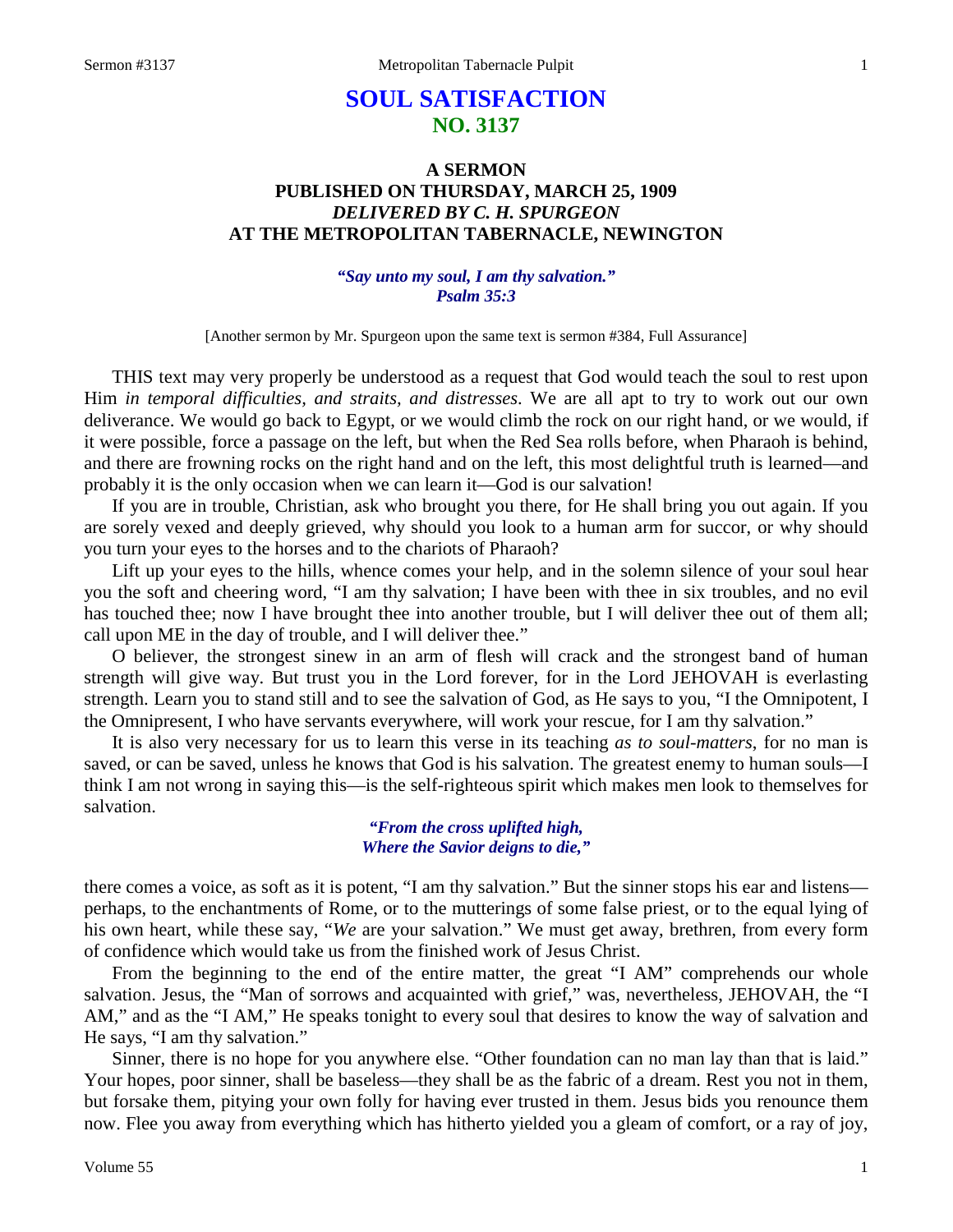to the wounds of Him who suffered in the sinner's place, and to the cross of Him who was made a curse for us that we might be made a blessing. "I am thy salvation."

You are to trust *now*. Are you saying, "How can I be saved?" Jesus answers, "I am thy salvation." Not "I *will be*," but "I *am*." *Present* salvation is stored up in Christ.

#### *"There is life for a look at the Crucified One; There is life at* **this moment for thee***."*

"But" say you, "what am I to do? What am I to feel? What am I to be?" The answer is—

*"Nothing, either great or small, Nothing, sinner, no; Jesus did it, did it all, Long, long ago."*

"Yes, but surely there is something wanted to fit me for Him?" No, come just as you are. He does not say, "I will be your salvation when you have done this and that, so as to fit yourself for Me." No, but He says, "I *am* thy *s*alvation." If you do but trust Him unfeignedly and with your whole heart—He this moment forgives you, He this moment takes you into the family of grace, regenerates you, and makes you "a new creature" in Himself. May God grant that we may all spiritually learn this doctrine, "I am thy salvation."

Not that I intend just now to use the text in this sense alone, though I think it is highly proper both in temporal and in spiritual dilemmas to feel that God is our salvation. Rather let me show you how it embodies a prayer of the psalmist for the full assurance of faith. He is asking that, having believed in God, he may have a token for good, that he may be able to—

## *"Read his title clear To mansions in the skies."*

He wants to hear a still, small voice within him saying, "I am thy salvation."

I shall try, first of all, *to describe the assurance intended in the text.* Secondly, *to show its blessedness.* And thirdly, *to set forth the way of reaching it*."

**I.** First, let me DESCRIBE THE ASSURANCE INTENDED IN THE TEXT.

"Say unto my soul, I am thy salvation." The assurance which the psalmist seeks in this prayer is *one concerning a very solemn business*. People like to be sure about purchasing their estates. There is a deal of searching every time the land is bought, in order to see that the title is good, valid, and indefeasible. Some persons are very particular about their bodily health and they occasionally like to have an assurance from the physician that every organ is in a sound condition.

But in this Psalm, David is perplexed, neither about his estate, though that was a kingdom, nor about his health, though that was more than a fortune to him, but he is concerned only about his soul. O my brethren, if we ought to be sure anywhere, it is here. Would that we were half as diligent to make our "calling and election sure" as some are to make secure their bonds, and mortgages, and title-deeds.

Not to be sure of heaven? What a wretched state to be in! To have a question about my soul's eternal welfare—a dying mortal, whose breath may depart any second in the hour!—oh, this is misery indeed! I had better know my true state. If it be bad, it will be well for me to know the worst of it while there is time, so that it may yet be mended. And if it be good, it will be a sweet thing for me to know that it is certainly so, and then my "peace shall be like a river," and my joy shall flow on in perpetual waves of freshness.

O my dear hearers, make sure work for eternity! If you must trifle anywhere, never trifle here! This anchor, this bower-anchor, this sheet-anchor of the soul—see that you have a good cable to this. There!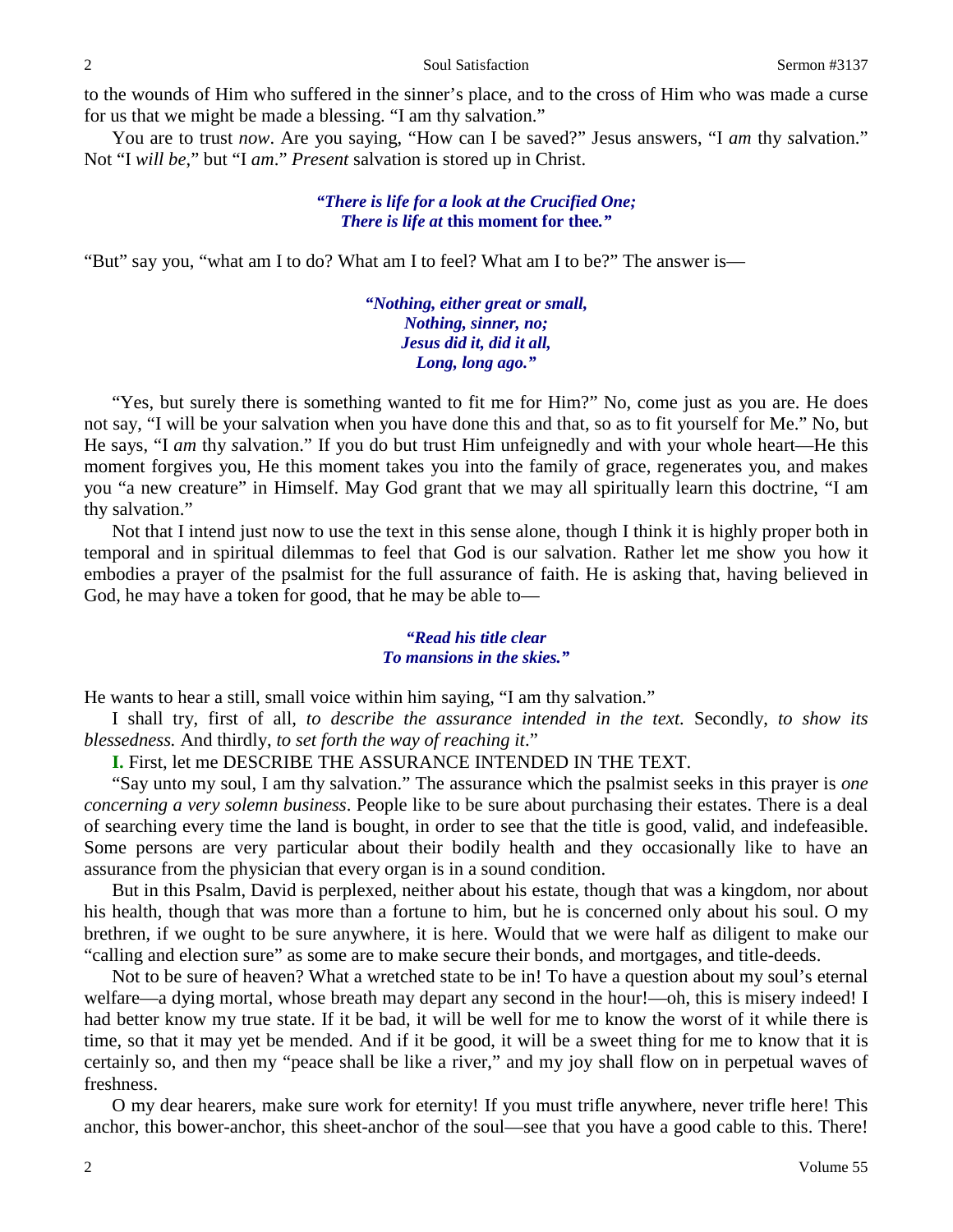#### Sermon #3137 Soul Satisfaction 3

Let everything else go, but now that the dread storm is coming on, see that the anchor holds within the veil—and see also that it is God's anchor of faith, wrought in you by God the Holy Spirit. Breathe, I pray you, at the very outset of this address, the prayer, "Say unto my soul, I am thy salvation."

And you will notice, as it is about a very solemn business, so, also, *it is an appeal to One who knows about it and who can speak on it with authority*. Brethren, if you should come to a minister, whoever he may be, and say to him, "Sir, I will tell you my evidence. I will relate my experience—tell me, are these the marks of a child of God?" You may deceive him in your statements and he himself may mislead you in his judgment.

What would be the worth of the opinions of all the men in the world as to the state of a soul before God? Certainly it would be very suspicious and would give much cause for fear if God's people were afraid of me, for I should begin to be afraid of myself. But still, though they have accepted me, let me not therefore take it for granted that God has done so.

I may stand well with His church, I may be beloved by His servants, but for all that He may know that I am none of His. I may be rather more thickly coated with gilt than some others and yet I may not be real gold. I may be better made and varnished than some, and yet I may be but an imitation and not the true wood.

It looks well, my dear hearers, when you dare to come before God and have an investigation of your case. When a man is willing to have the title-deeds of his estate examined in any court in the world, I should think that those deeds were thoroughly sound. When you can say, "Search me, O God, and know my heart; try me, and know my thoughts," or can even pray, as this text does, "Say unto my soul, I am thy salvation," then there is hope for you.

But observe that *the evidence the psalmist wants is personal assurance*, "Say unto my soul, I am thy salvation." How many times have we to cry out against that bad habit of generalizing in religion! Beloved, let us repeat what we have said a thousand times before, that national religion is altogether a dream. That even the idea of family religion, excellent as it is, is yet often but a mere idea. The only godliness worth having is personal godliness and the only religion which will really effect salvation is that which is vital and personal to the individual. "*Ye* must be born again."

Now there is no way of being born again by proxy. The Church of England may invent its "sponsors" at will, but God has nothing to do with such things. I pray you, never let the soul-damning falsehood of another man standing for you be tolerated in your soul for a single second! Another man cannot promise anything *for you*, or, if he should promise it, he would not be able to accomplish what he had promised. These works must be wrought in you personally by God the Holy Ghost Himself or else you can never be saved.

I love you to pray for your children. I am glad, poor woman, that you are anxious for your husband. It is a good thing that you, husband, should pray for your wife, but oh, remember, the salvation of another will be but poor comfort to you if you yourself should be cast into the everlasting burnings! Let your prayer be first for yourselves. Let that be the leading point and then you will breathe the prayer more hopefully for others.

"Say unto my soul, I am thy salvation. I hear that showers of mercy are dropping all around, let them drop also upon me. I hear that conversions are numerous, oh, if I am not converted, convert me. I know that You do great wonders, Lord—let me be a monument of Your power to save." It is personal assurance that the psalmist wants.

Observe, also, for it lies on the surface of the text, that *it is an assurance sent, not to the ear, but to the heart.* "Say unto my soul, I am thy salvation." Now God does speak to us through our ears. When the Word is read or preached, we often get a blessing through hearing it. But if the words you hear merely come to the ear, it involves responsibility without insuring a blessing.

Certain persons *dream* that God is their salvation! Go to bed and dream again, and dream fifty times, and when you have dreamed the same thing fifty times, there can and will be nothing but dreaming in it, after all. You who build on dreams had better mind what you are at.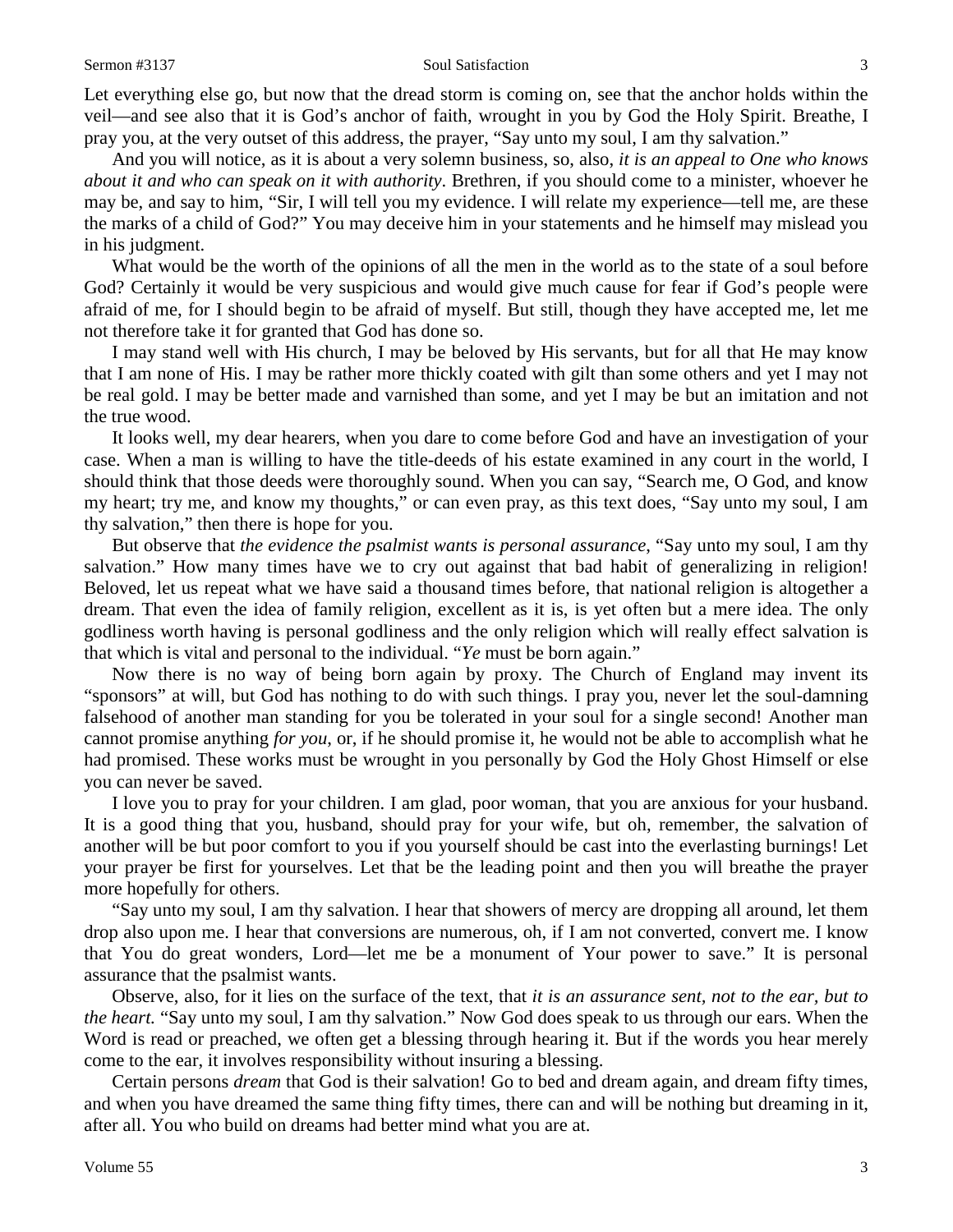"Well," says another, "but I heard a voice in the air." Nonsense! "But I did," say you. Superstition! "But I am sure I did." Well, what does it matter? I care not where the voice came from, if you heard it only with your outward ears. It is as likely to have been the devil that spoke as anybody else, if indeed it was anybody at all. You are as likely to deceive yourself as anything in the world.

The prayer of the text, is not, "Say to *my ears*," but "Say unto *my soul*, I am thy salvation." Do you understand what soul-talking is? Oh, dear, dear—the most of people do not understand anything that has to do with the spirit world—there are materialists in Christianity as well as in other matters. They suppose that to worship God means to sing in a certain way, to bend the knee, and to say certain words. Why, you may do all that and yet there may not be a fraction of worship in it.

And on the other hand, you may worship God without any of it. A man may sing God's praises without ever opening his mouth. A man may pray unto God and yet never say a word, for it is soulsinging and soul-praying that God accepts. And when God speaks back again to the soul that has learned to talk with Him, He does not speak lip-language, tongue-language, or ear-language, but *soul*-language.

I have already said that this soul-language sometimes takes the body of preaching, or of the Word of God, and so becomes, as it were, a thing to appeal to the ear, but even then the letter kills—it is only the Spirit that makes alive. It is God's soul talking to man's soul that is wanted here. And mark you, dear friend, if ever God speaks to your soul, you will not have to ask who it is that speaks, for if ever the eternal God comes into direct contact with the human heart, there is no making a mistake.

Do you understand this? Some of you think I am fanatical. I would to God you were all as fanatical! May you have God talking with your soul and may the Holy Spirit bear witness with your spirit that you are born of God! Pray the prayer and may God hear it now, "Say unto my soul, I am thy salvation."

Then I want you to also notice that *the prayer here offered is a present one*. It means, "Say *now* unto my soul, I am thy salvation." It is not, "Do it by and by," but "now, Lord, now." Perhaps some of you have heard God's voice in years gone by, but now you have got into Doubting Castle. Well, you may pray this prayer here, while you are sitting in the pew, though none shall hear it but yourself, yet God's Spirit shall talk to you, and you shall hear Him say, "I am thy salvation," and then your heart shall sing, "I am my Beloved's and my Beloved is mine."

Pray the prayer now and it need not take a moment to be answered, for, while you are yet speaking it, you shall feel it. You will be bowed down under a sense of gratitude and yet you will be lifted up with a "joy unspeakable, and full of glory," when you can sing—

#### *"While Jesus whispers I am His, And my Beloved's mine."*

Come, believers, let us all pray this prayer, whether we have heard this voice before or not. O, my God, make us true believers now, and may we all pray it, "Say unto my soul, I am thy salvation." The preacher often needs to use this prayer himself, and he has no doubt that many of his brethren have been constrained to use just such a cry.

Well, let it go up again tonight, "O God, give us back the love of our espousals, our first faith, our early joy, and speak You, with Your own voice, to our troubled hearts, and say to our souls, 'I am thy salvation."

**II.** And now shall we turn, very briefly indeed to the second point? It was to be THE BLESSEDNESS OF THE ASSURANCE ASKED FOR.

I do not think I shall preach on that at all, but leave you to find it out for yourselves. You who know it know that I cannot describe it, for you cannot describe it yourselves. And you who do not know it would not understand it if I told you what it is. You will understand as much as this—that if you were able to feel tonight that God Himself had said to your soul, "I am thy salvation," you would feel infinitely more happy than you now do.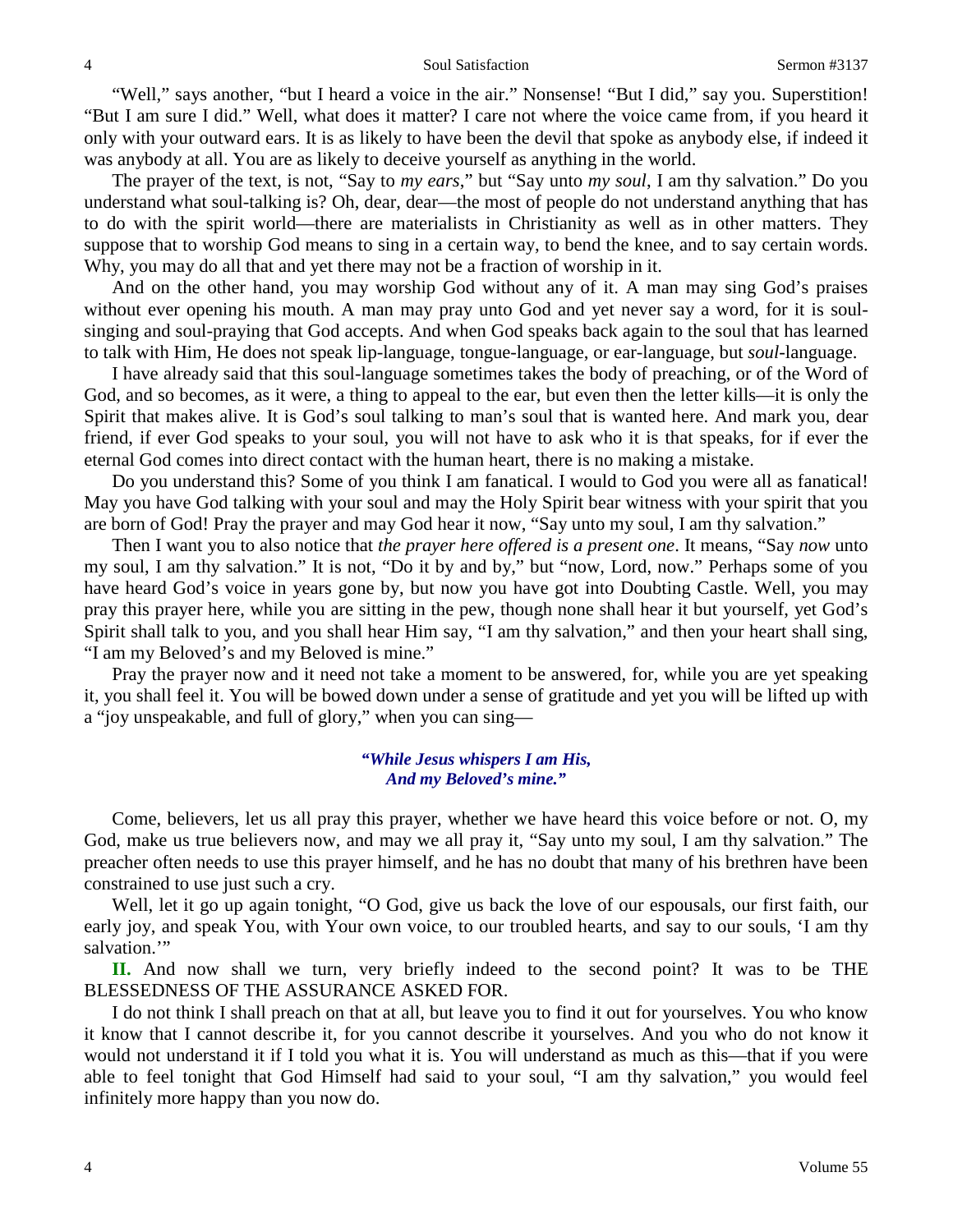#### Sermon #3137 Soul Satisfaction 5

Some of you are very cheerful, but sometimes you do get troubled and cast down. You apparently have, I know, a great deal of hilarity and mirth about you, but at night, or in the early morning, or when you have to go to a funeral, you do not feel quite as you would like to feel. There is an aching void somewhere or other, and you have not found out that which is to fill it yet.

Now, if God Himself should say to you, "I am thy salvation," would not that fill it? Oh, what a different life you would then lead! How happy you would be, and being saved, how holy you would try to be. And being holy, how near to God you would try to live!

"If I were but saved," says one, "then would I indeed praise the Lord as long as I had any being." Well, poor soul, I pray that this may be your case—but the blessedness of it you must taste to know. "O taste and see that the LORD is good!" There is no other way of understanding it than this.

I think I told you, once, the little story of the boy at the mission station who had received a piece of sugar from a missionary, and when he went home he told his father that he had had something so sweet. The father asked if it were as sweet as such and such a fruit? Oh, sweeter than that! Was it as sweet as such another? Yes, much sweeter than that, and when the boy could not make his father understand how sweet it was, he ran down to the station and said, "Oh, sir, would you give me another piece of that sweet stuff? Father wants to understand how sweet it is and I want to make him understand it, but I can't tell him." So he got another piece of sugar and back he went to his father with it. "Here, Father, now you will understand how sweet it is." A very good illustration is this of the text I just quoted, "O *taste* and see that the LORD is good!" Taste for yourselves—and then you shall know for yourselves.

**III.** Now let us go to the third point without delay. HOW ARE WE TO GET THIS ASSURANCE? HOW SHALL THE BELIEVER KNOW THAT HE IS SAVED?

The way to assurance is *through the door of simple faith*. The Gospel is, "He that believeth and is baptized shall be saved." To believe is to trust Christ. Now, if I know that I trust Christ and that I have, in obedience to His command, been baptized, then God says I shall be saved and is not that enough for me? Ought it not to be, at any rate?

If God says it, it must be true. I believe His Book to be inspired and He has put it thus, "He that believeth on him is not condemned." Well, if I do believe on Him, then I am not condemned. Conscience says, "You are a long way off being perfect." I know that. Ah, conscience! I know it to my shame and to my sorrow, but the Word says, "He that believeth on him is not condemned." I do believe on Him and I am not condemned, let conscience say what it likes.

"Well, but" the devil says, "how can this be true?" That is neither my business nor yours, Satan. God says it is so and therefore it is so. That is enough for me. We take men's word, why should we not take God's Word? He who simply believes in Jesus Christ must have some degree of assurance, for the simple act of reclining, recumbently resting, upon Christ, if it be done truly and sincerely, is in its measure assuring to the heart.

At any rate, it is the milk that brings the cream. Faith is the milk and assurance is the cream. You must get your assurance from your faith—and if it be a simple faith which relies entirely upon Jesus Christ, it will, if not directly, yet very speedily, bring you some degree of assurance of your interest in Christ.

There are many good people who say, "We are trusting in Christ, and we hope we are Christians." They do not like to say that they know they are saved. They think they are very humble in saying, "We trust so. We hope so." Whereas there is nothing but pride, like a thick sediment, at the bottom of all that kind of talk. What right have I, when God tells me that a thing is so, to say that I hope it is so?

If I were to promise to give a subscription of ten pounds to any object, and the person to whom I promised it should say, "Well, I hope you will give it," I should answer, "But I have said that I will." "Yes, I hope you will." "But don't you believe me?" "Yes, I hope I do, but…" Why, if such talk as this prevailed among men of the world, they would be for showing the door to one another. It would be looked upon as an insult not to believe a man—and why should you treat God in a manner in which you would not like to be treated by your fellow men?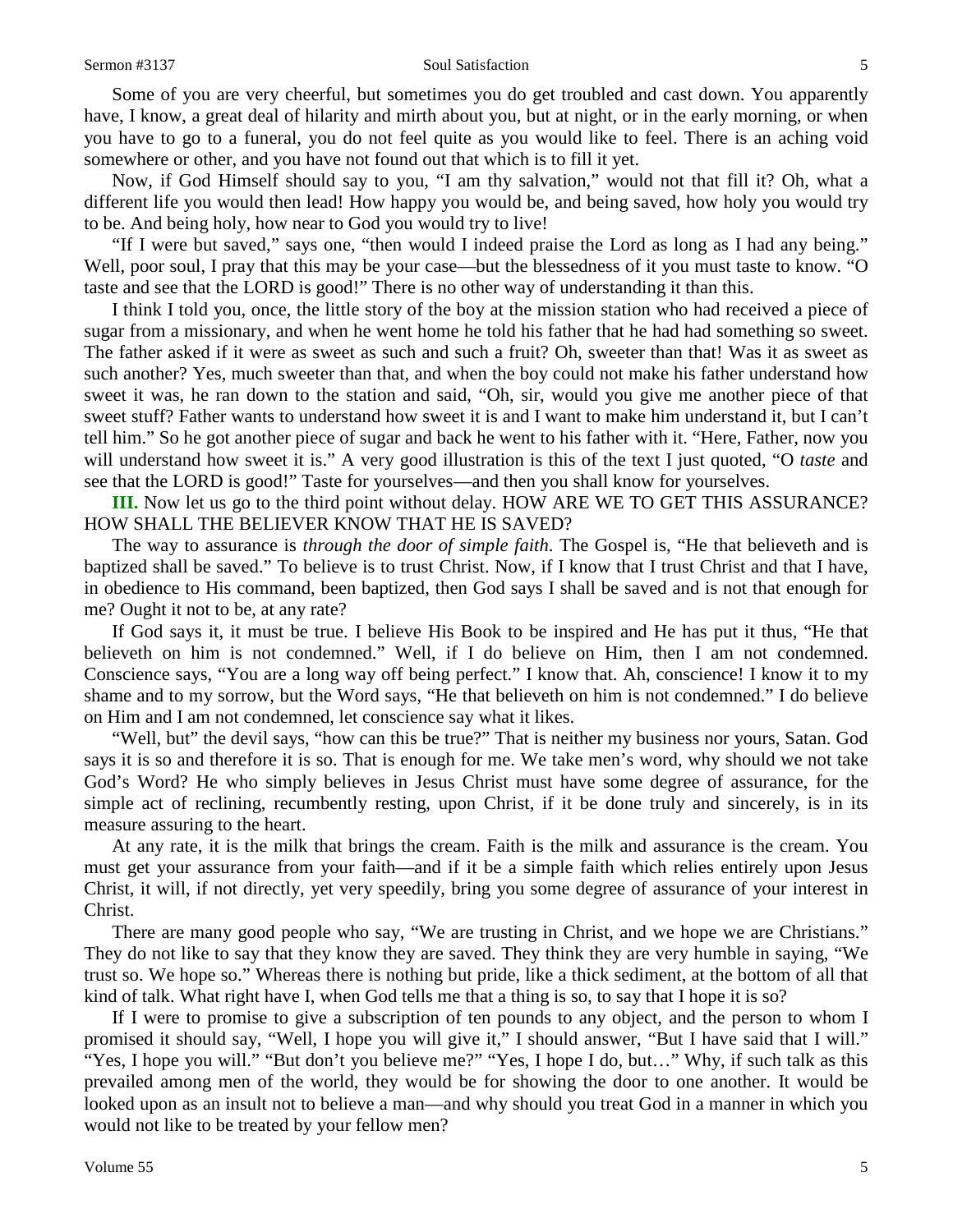God says that I am saved if I trust Christ. I do trust Christ and I am saved—if I am not, then God's Word is not true. It comes to that. Since his Word must be true—then, if I really trust Christ and I know that I do—if, whatever else I have left undone, my soul *does* cling to Him, sink or swim, not having the shadow of a hope anywhere but in His precious blood—and if I can say this, then I know I am saved, for God says I am. Experience and conscience may say whatever they like, but "let God be true, and every man a liar."

The way, however, to increase the measure of our assurance is to be found *in more study of the Word of God*. Some people have not the confidence they might have because they do not understand the truth. I do think that certain forms of Arminianism are deleterious to the faith of the Christian—those forms, for instance, which deny the election of God, the effectual calling of the Holy Spirit, and the final perseverance, because the sure preservation, of the saints. These denials seem to me to cut from under a man's foot everything he has to stand upon, and I do not wonder that the man who believes them has no assurance.

If I believe that God's children may fall away and perish, it seems to me that full assurance, at any rate, becomes an impossibility, for if they may fall, why may not I? What is there in me that I should stand where others fall? But when I rest alone upon the finished work and righteousness of Jesus, and believe it is finished, then I can sing, "Now unto him who is able to keep me from falling, and to present me faultless before the presence of his glory with exceeding joy, be glory, majesty, dominion and power, for ever and ever. Amen."

Study the Word much, dear Christian brother. Never mind the magazines. Never mind the newspapers. Further than they are necessary to your business, you need not trouble yourself with them. We would all of us be a great deal better if we kept to the one Book. Let us be as expansive in our knowledge as possible, but let us keep the Bible as the sun and center of the solar system of our knowledge—and let everything we know revolve around that center. If we knew more of God, we might be content to know less of men.

Next to this, I think if we would have full assurance established, *we must be more in prayer than we are*. You will not be in a healthy state if you live without prayer. You cannot live without it if you are a Christian—but I mean you cannot be healthy if you live without *much* prayer. I am persuaded that none of us pray as we ought.

I am not given to bandying accusations against God's saints without thought, but I am afraid that this is not a praying age. It is a reading age, a preaching age, a working age, but it is not a praying age. When one reads of the Puritans prayers, one is astounded. Why, their public prayers were sometime threequarters of an hour in length and sometimes one hour and a half by the clock. I do not like *that*. But their private prayers were longer far and days of fasting and of prayer were quite common things.

I wish we could have a day of fasting and of prayer about this cattle disease, but I only say this by the way. I wish we all of us prayed a great deal more than we do. We just pray for a short season because we say that we are so busy, but we forget that the more we pray, the more able we are to work. The mower grudges not the time he spends in whetting his scythe, or the scribe the interval for mending his pen.

Martin Luther, when he had twice as much to do as he usually had, said, "I must pray for three hours today at least, or else I shall never get through my work." The more work he had, the more did he pray in order that he might be able to get through it. Oh, that we did the like! We would have more assurance if we were more on the mount with God alone.

Let me also advise you *to attend an edifying ministry and to get with well-advanced Christians*. Some of the young plants here, when they get moved away, suffer terribly from the cold. They come, perhaps, from the country full of doubts and fears, and then some of my good brethren and sisters get round them, and talk to them, and cheer them up, and then they are so glad. Oh, that all churches were warm-hearted, cordial and affectionate!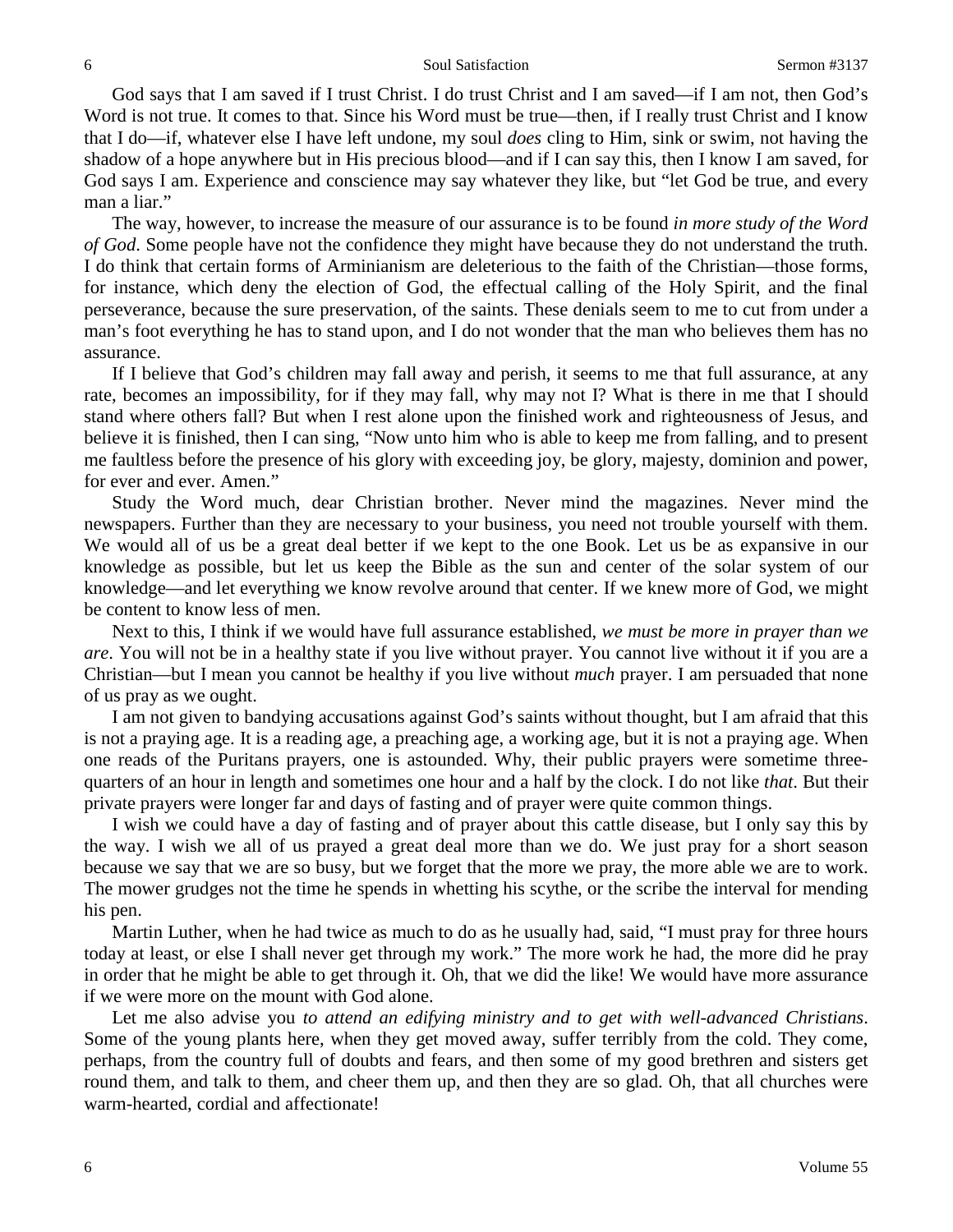#### Sermon #3137 Soul Satisfaction 7

There is so much stuck-upishness, so much keeping aloof from one another, that there can be no talking one to another about the things of God. By the grace of God, we will try to break this down and get a little warm-heartedness to one another—and so we will hope to get the full assurance by talking to one another of the things of the kingdom and so strengthening each other in our work.

But dear friends, if you want to get full assurance, I can recommend to you another thing and it is this, *work for Christ*. We are not saved by works, but working for God brings us many blessings. Rest assured that, if you spend and are spent for Christ, you shall never be out of spending money. If you lay out your strength for Him, He will lay in for you fresh stores of strength. He does not give us faith that we may bury it as the man buried his talent, but if we have five talents of faith, and use them, He will give us five talents more—and so we shall have assurance if we use our faith well.

And then, again, *praise God for what you have*. Old Master Brookes says, "If you only have candlelight, bless God for it and He will give you starlight. When you have got starlight, praise God for it and He will give you moonlight. When you have got moonlight, rejoice in it and He will give you sunlight. And when you have got sunlight, praise Him still more and He will make the light of your sun as the light of seven days, for the Lord Himself shall be the light of your spirit." Praise and bless Him and your assurance shall grow.

Above all, *press through ordinances, and means, and prayers, to the person of Christ Himself.* Thomas found that putting his finger into Christ's wounds was a cure-all for his unbelief. And so will you. Ask Him to—

#### *"Wrap you in His crimson vest, And tell you all His name."*

Pray Him to reveal Himself to you in His sufferings and in His glory. Ask Him that you may read His heart, that He may speak to you and show you the great love unspeakable wherewith He loved you from before the foundation of the world. Then your communion with Christ shall be as eagle wings to bear you up to heaven. Your fellowship with Jesus shall be like horses of fire to drag your chariot of flaming love up to the throne of the Most High.

You shall walk the mountain-top, talking with God, for you will have learned to commune with Christ. Your spirit shall make its nest hard by the throne of the Most High. You shall get above the cares of earth, you shall mount beyond the storm and strife of worldly conflict, and you shall even now bathe your souls in the unbroken sea of everlasting calm before the throne of God.

Let us ask Him to say to each of our souls tonight, "I am thy salvation." Some of us are going to the communion table. Perhaps He will say it to us there. And if He does not, we will go home to pray. And if He does not speak to us then, perhaps in the night-watches He will say it. And when we awake, we will still plead on, until those lips which said, "Let there be light," and there was light, shall again say, "Let there be light," to us, and we shall know that He is our salvation.

May God bless you very richly by hearing this prayer, for Jesus' sake.

## **EXPOSITION BY C. H. SPURGEON**

## *PHILIPPIANS 1:21-30 AND 2:1-11*

**Philippians 1:21.** For to me to live is Christ, and to die is gain. [See sermon #146, The Good Man's Life and Death]

"To me to live is Christ." If he lived, he lived to know more of Christ, studying His person, and learning by his happy experience so that he increased in his knowledge of his Lord and Savior. If he lived, he lived to imitate Christ more closely, becoming more and more conformed to His image. If he lived, he lived to make Christ more and more known to others and to enjoy Christ more himself. In these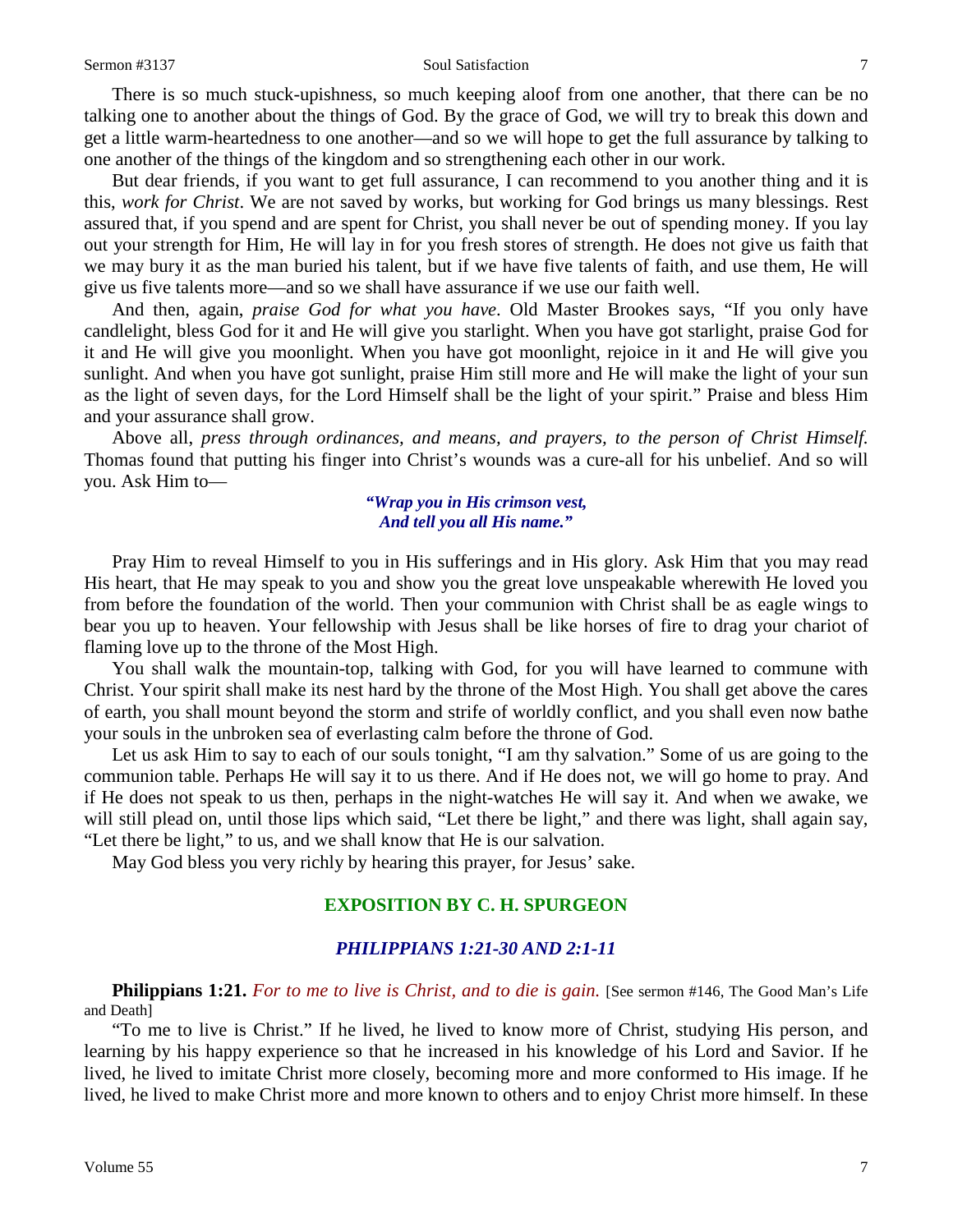four senses, Paul might well say, "For to me to live is Christ"—to know Christ more, to imitate Christ more, to preach Christ more, and to enjoy Christ more.

"And to die is gain," because death, he felt, would free him from all sin and from all doubts as to his state in the present and the future. It would be gain to him, for then he would no longer be tossed upon the stormy sea, but he would be safe upon the land whither he was bound. It would be gain to him, for then he would be free from all temptations both from within and from without.

It would be gain to him, for then he would be delivered from all his enemies—there would be no cruel Nero, no blaspheming Jews, no false brethren then. It would be gain to him, for then he would be delivered from all suffering—there would be no more shipwrecks, no more being beaten with rods, or being stoned.

Dying, too, would be gain for him, for he would then be free from all fear of death, and having once died, he would die no more forever. It would be gain to him, for he would find in heaven better and more perfect friends than he would leave behind on earth. And he would find, above all, his Savior and be a partaker of His glory. This is a wide subject and the more we think over it, the more sweetness shall we get out of it.

**22.** *But if I live in the flesh,*

That is a very different thing from living to the flesh.

**22.** *This is the fruit of my labour;*

He lived to work for Christ and to see souls saved as the fruit of his labor.

**22-23.** *But if I live in the flesh, this is the fruit of my labour : yet what I shall choose I wot not. For I am in a strait betwixt two, having a desire to depart, and to be with Christ; which is far better:* [See sermons #274, Paul's Desire to Depart and #1136, "Forever with the Lord"]

There were the two currents flowing in opposite directions. The apostle seemed to hear two voices speaking to him. One of them said, "Live, and you will gather the fruit of your labor, you will see sinners saved, churches established, and the kingdom of Christ extended in the earth." The other said, "Die, and you will be with Christ." So he knew not which to choose.

**24-26.** *Nevertheless to abide in the flesh is more needful for you. And having this confidence, I know that I shall abide and continue with you all for your furtherance and joy of faith; that your rejoicing may be more abundant in Jesus Christ for me by my coming to you again.*

The apostle desired to die, yet he was willing to live. Death would have been gain to him, yet he would endure the loss of living if he might thereby benefit others. Let us also always prefer the welfare of others before our own—and care rather to serve others than to make ourselves never so happy.

Now the apostle gives these saints at Philippi a loving exhortation.

**27.** *Only let your conversation be as it becometh the gospel of Christ: that whether I come and see you, or else be absent, I may hear of your affairs, that ye stand fast in one spirit, with one mind striving together for the faith of the gospel;*

The unity of the church is of the utmost importance. When there is a want of brotherly love, the perfect bond is lost—and as a bundle of rods, when once the binding cord is cut, becomes merely a number of weak and single twigs, so is it with a divided church. May we always be kept in one holy bond of perfect union with each other!

**28.** *And in nothing terrified by your adversaries: which is to them an evident token of perdition,*

"Away with them! Away with them!" cried the heathen. "Those who are not ashamed to acknowledge the crucified Christ are only worthy of perdition." But of what was their courage a token to themselves?

**28.** *But to you of salvation, and that of God.*

For when saints can bear fierce persecution without flinching it is an evident sign that they are saved by the grace of God.

**29.** *For unto you it is given in the behalf of Christ, not only to believe on him,* Which is a great gift,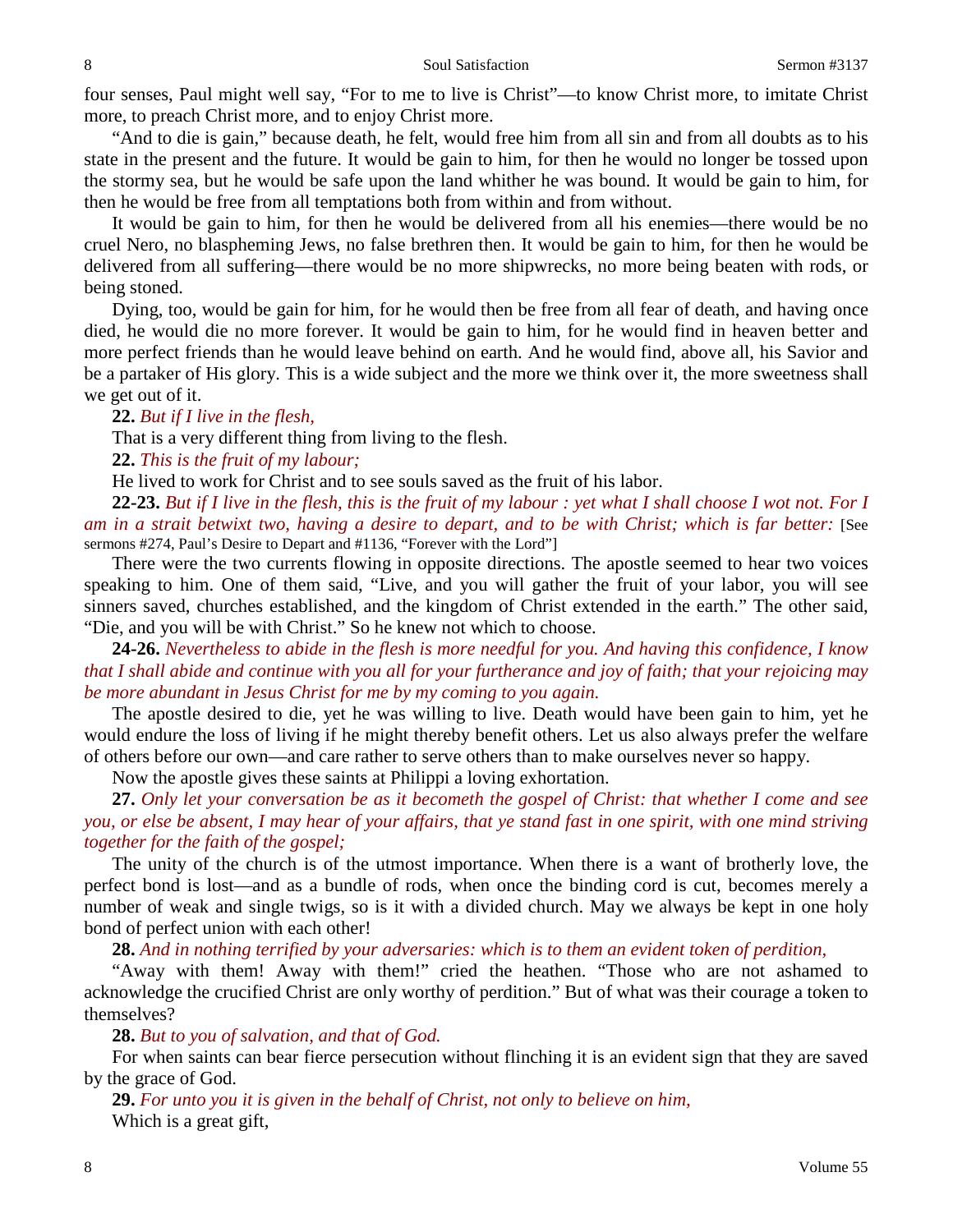**29.** *But also to suffer for his sake;* Which is a still greater gift. **30.** *Having the same conflict which ye saw in me, and now hear to be in me*.

"The same agony" it is in the Greek, as if every Christian must, in his measure, go through the same agony through which the apostle went, striving and wrestling against sin, groaning under its burden, agonizing to be delivered from it, and laboring to bring others out of its power.

**Philippians 2:1-2.** *If If there be therefore any consolation in Christ, if any comfort of love, if any fellowship of the Spirit, if any bowels and mercies, fulfil ye my joy, that ye be likeminded, having the same love, being of one accord, of one mind.*

He knew that these saints at Philippi loved him. They had sent once and again to relieve his necessities, so he pleaded with them, by their love to him, to love each other. He does as much say, "If you really do love me, if it is not a sham, if you have any sympathy with me, and with my labors and sufferings, if you really have the same spirit that burns in my breast, make my heart full of joy by clinging to one another, by being like-minded, 'having the same love, being of one accord, of one mind."

## **3.** *Let nothing be done through strife or vainglory;*

This would be a good motto for those who are intending to build new places of worship. Let them not be built through strife, because of a squabble among the people of God, but make sure that all concerned are actuated by right motives and seeking only the glory of God. Then sometimes, if one gives a guinea, another feels that he must give two so as to excel him—this is giving out of vainglory. Let nothing be done in this way, but as unto the Lord, and as in His sight, let us do all our works and give all our gifts.

**3-4.** *Let nothing be done through strife or vainglory; but in lowliness of mind let each esteem other better than themselves. Look not every man on his own things, but every man also on the things of others.*

Consider how you can help others and in what way you can prosper them both in temporal things and in spiritual. You are members of a body, so one member is not to think for itself alone—the unity of the whole body requires that every separate and distinct part of it should be in harmony with the whole.

**5-8.** *Let this mind be in you, which was also in Christ Jesus: who, being in the form of God, thought it not robbery to be equal with God: but made himself of no reputation, and took upon him the form of a servant, and was made in the likeness of men: and being found in fashion as a man, he humbled himself, and became obedient unto death, even the death of the cross.* [See sermon #2281, Our Lord in the Valley of Humiliation]

He humbled Himself, so be you not unwilling to humble yourself. Lower than the cross Christ could not go, His death was one of such extreme ignominy that He could not have been more disgraced and degraded. Be you willing to take the lowest place in the church of God and to render the most humble service. Count it an honor to be allowed to wash the saints' feet. Be humble in mind—nothing is lost by cherishing this spirit, for see how Jesus Christ was honored in the end.

**9-11.** *Wherefore God also hath highly exalted him, and given him a name which is above every name: that at the name of Jesus every knee should bow, of things in heaven, and things in earth, and things under the earth; and that every tongue should confess that Jesus Christ is Lord, to the glory of God the Father..* [See Sermon #101, The Exaltation of Christ]

Some foolish and superstitious persons make this passage a pretext for bowing their heads at the name of Jesus whenever it is mentioned. Nothing can be more senseless, because the passage means no such thing.

What we are taught here is the great truth that Jesus Christ, though once He stooped to the lowest shame, is now exalted to the very highest glory, and even the devils in hell are compelled to own the might of His power. We are also to learn from this passage that the way to ascend is to descend. He who